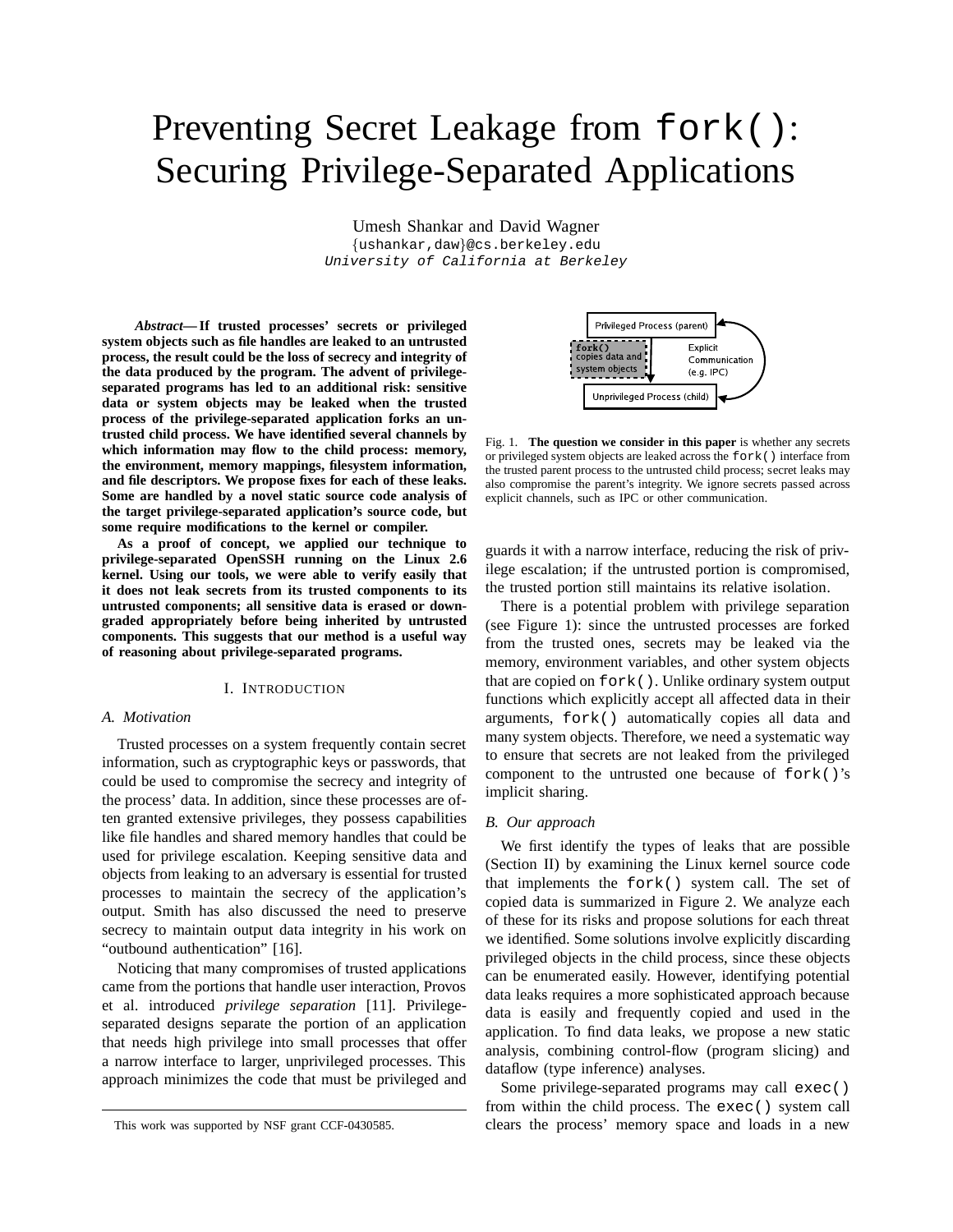| Data/Object copied on fork()              | Erased on exec()? | <b>Notes</b>                                |
|-------------------------------------------|-------------------|---------------------------------------------|
| Code memory, sighandlers, pending signals | Yes               |                                             |
| Data memory                               | Yes               |                                             |
| Stack memory                              | <b>Yes</b>        |                                             |
| File descriptors                          | $No*$             | *File descriptors with CLOSE_ON_EXEC flag   |
|                                           |                   | are closed on $exec()$                      |
| Filesystem information                    | No                | Includes filesystem root, filesystem names- |
|                                           |                   | pace, umask, working directory              |
| Process memory mapping                    | Yes               | Includes mmap () regions                    |
| Shared memory segments                    | Yes               |                                             |
| Environment                               | N <sub>0</sub>    | Environment<br>with<br>changed<br>be<br>may |
|                                           |                   | execve()                                    |

Fig. 2. **Copy semantics of fork() and exec().** We analyzed the Linux 2.6 kernel source code for fork() and exec() to see what data or system objects are copied from the parent to the child process by fork() and which are erased or closed by a subsequent exec().

binary. The clearing of the memory space decreases the number of potential leaks. However, using exec() can make data sharing between parent and child process more difficult by requiring more complex marshaling. This complexity can make it harder to verify the correctness of the (ideally very small) trusted process. Thus, whether or not exec() is used, we want some assurance that sensitive data and privileged system objects are not leaked during creation of the unprivileged child process. We discuss the details of achieving such assurance for both cases in the next section.

In this paper, we confine ourselves to preventing leakage during process creation. We do not address side-channel attacks or other observation mechanisms that may reveal secret information; we do not consider control dependences on sensitive data, just data dependences. Leakage to other processes or I/O channels via system calls such as write() is the subject of ongoing work. Furthermore, we assume that the unprivileged, untrusted child process has had its security context (typically UIDs and GIDs) appropriately downgraded.

As a proof of concept for our approach, especially the static analysis, we have applied our technique to OpenSSH and were able to show, with little manual effort, that it does not leak sensitive data to its untrusted portion. Our advances in supporting privilege separation are particularly significant in light of current efforts [3], [8] to simplify and automate privilege separation, which will likely speed adoption of the technique.

## *C. Contributions*

In summary, we make the following contributions:

- We identify new risks to privilege-separated programs resulting from implicit copying of data and system objects from the privileged, trusted parent process to an unprivileged, untrusted helper child process by the fork() system call (Section II). During this copying, sensitive data and privileged system objects may leak to the child process.
- We propose a new method of systematically reasoning about such leaks (Sections II and III)—the first,

to our knowledge—and propose fixes for each.

- We show that many such leaks may be detected using our proposed program analysis, which combines control-flow and dataflow analyses (Section III).
- We provide evidence that our method is easy to use by analyzing the most prominent privilegeseparated application, OpenSSH (Section IV). Using our method, we showed that OpenSSH is free of sensitive data leaks. One potential leak was detected, but was found to be sanitized indirectly through an aliased pointer.

## II. IDENTIFYING POSSIBLE LEAKS

We examined the Linux 2.6 kernel's implementation of the fork() and exec() system calls to determine which data and system objects are copied from the parent process to the child, and which are erased if exec() is called afterwards. The results are summarized in Figure 2. Each line of the table represents a potential leakage channel. In this section, we analyze them to decide which represent real vulnerabilities. In our discussion, we assume that the untrusted child process has its user and group IDs or other relevant security context set correctly to reflect its untrusted status.

If a fine-grained access control system, such as SELinux [12], is present, some of these channels may be mediated by the system's security policy. SELinux is a reference monitor for Linux that allows fine-grained control over the use of system objects like files, file descriptors, and pipes. The system policy specifies which processes may use which types of system objects in which ways. Using SELinux can help prevent some kinds of leaks by interposing an access control check on the use of the leaked system object. We make a note of several ways that using SELinux can help prevent leaks.

## *A. Enumeration of possible leaks*

We list all the relevant data and system objects implicitly copied by fork(), and analyze the risks associated with each as well as fixes for each potential leak. Note that some IPC mechanisms, such as System V Message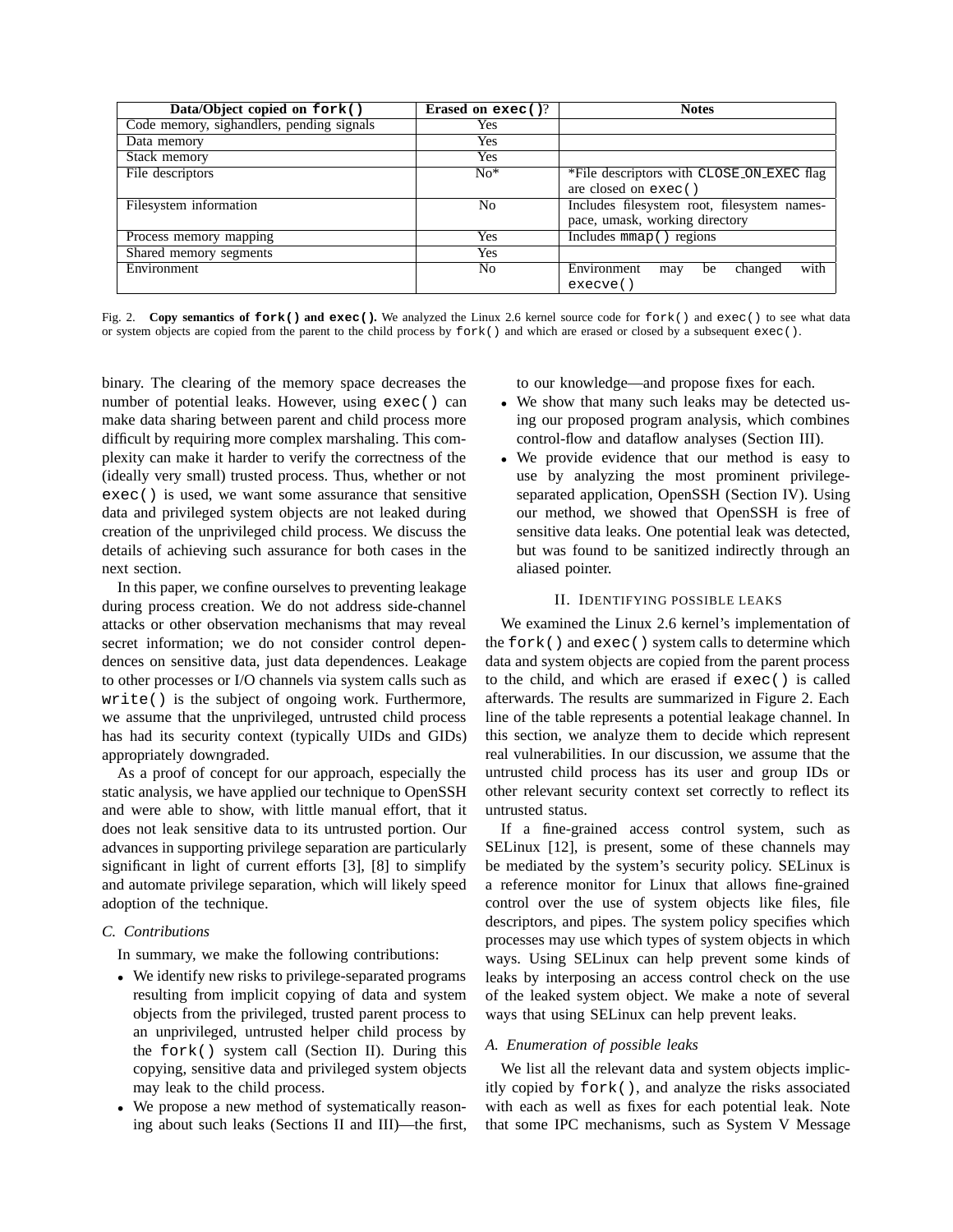Queues, perform an authorization check for each operation, so the lack of privilege in the child process serves to prevent privilege escalation. These are not considered here.

• **Code memory, signal handler table, and pending signals.** We do not need to trust the code of the child process—whether called from a signal or not since it runs with low privilege. The code memory and signal handler set of the parent are not generally considered secret and may usually be derived from the source code; nonetheless, we can check that no sensitive data is used in setting up the signal handler table. We assume here that no secrets are embedded in the code of the parent process.

**Fix:** Use our static analysis (Section III) to make sure that the signal mask and the set of signal handlers are not derived from sensitive data.

• **Data memory and stack.** Secrets could be leaked in data or stack memory copied to the child process. Also, there is an additional vulnerability whereby previously-used stack memory could leak secrets. Details are discussed below in Section II-B. If exec() is used, then the memory space is erased and no data or stack memory leak is possible.

Fix: If fork() is used without exec(), use our static analysis (Section III) to detect sensitive data and stack memory leaks. The previously-used stack memory risks can be alleviated with kernel and compiler modifications (Section II-B).

• **File descriptors.** The parent process may have open file handles that should not be accessed by an untrusted child process, because opening them requires higher privilege than that granted to the child.

Fix: Immediately after fork(), close all file descriptors in the child process except those needed for explicit communication with the parent. If exec() is called in the child, the CLOSE ON EXEC flag may be set on all unneeded descriptors by the parent process instead. These changes eliminate file descriptor leaks, but require programmer modification to the source code. SELinux may be useful in preventing this leak without source code changes. The default SELinux policy does not allow a child process to use the parent process' file descriptors, so by default no leak is possible. Any file descriptors required for communication may be explicitly allowed in the policy.

- **Filesystem information.** The main pieces of information in this data structure are the process' filesystem root directory, filesystem namespace (VFS mounts), the umask, and the current working directory. This information is not erased on exec(), but is not generally considered to be secret: in fact, it is visible to other processes via the /proc filesystem. **Fix:** None needed.
- **Process memory mapping.** The memory mapping

itself is not a potential secret leak—indeed, it is visible on /proc—but the mapping may contain memory-mapped files which require privilege to access. Memory-mapped files are unmapped if exec() is called.

Fix: If fork() is used without exec(), all memory-mapped files should be unmapped, except those needed for explicit communication with the parent. A list of such mappings is available in the /proc filesystem under /proc/<pid>/maps.

Shared memory. Privileged shared memory regions could be abused by the untrusted child process if the parent process has attached to the region using shmat() before calling fork(), since the descriptor is copied on fork(). Shared memory descriptors are detached on exec(), so there is no risk of accidental leakage in that case.

Fix: If fork() is used without exec(), a parent process may create shared memory regions using shmget() but should defer attaching to them using shmat() until after the fork() call. Our static analysis (Section III) checks that shmat() is not called before fork(). If attaching to shared memory segments before fork() is absolutely required by the application, the parent process should detach all shared memory segments immediately before calling fork(). A list of all shared memory mappings is available in the /proc filesystem under /proc/<pid>/maps.

• **Environment.** This information is not erased on exec(). Thus, if sensitive data is stored in environment variables, it should be erased immediately following the call to fork() even is if it is followed by  $exec()$ .

**Fix:** Use our static analysis (Section III) to detect leaks of sensitive data into the environment. Alternately, the execve() system call allows explicit specification of the child's environment variables, avoiding accidental leakage.

Given that several fixes require data scrubbing or sanitization immediately before or after fork(), one may imagine a user library that implemented these together in a secure fork() function. Such a function might detach all shared memory regions, call fork(), then, in the child process, unmap all memory-mapped files and close all open file handles.

# *B. Previously-used stack memory leaks*

The stack is inherited across fork(). This means that there is a potential information leakage on the stack from leftover stack variables. Consider the example in Figure 3. If secret data is on the stack in a local variable, and subsequent stack frames before fork() are all at higher memory addresses, the secret data may be left in unused stack memory in the new child process. To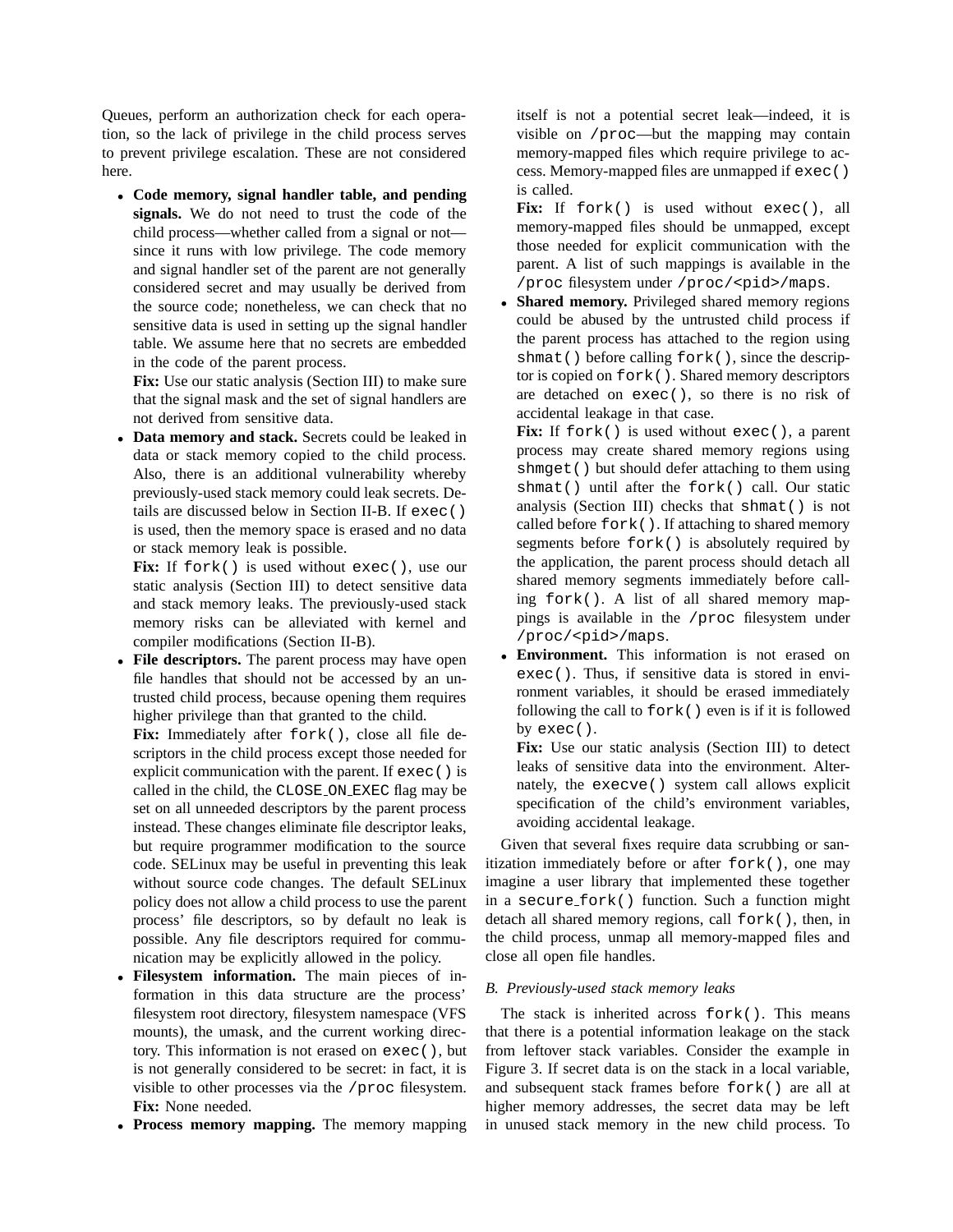

Fig. 3. **Previously-used stack memory can leak secrets.** If a secret is in a stack location which is never overwritten before fork(), a leak can result. Here, old\_local\_secret's contents may remain in unused stack memory when fork() is called. The operating system should zero-fill all memory below the stack pointer in the newly created child process.



Fig. 4. **Alignment restrictions can leak secrets.** If a secret is in a stack location which is not overwritten due to alignment constraints, a leak can occur even if the stack is zero-filled below the stack pointer. Here, old local secret's contents may be on the stack from a previous stack frame when fork() is called because local var 2 must be aligned to an 8-byte boundary.

avoid this problem, the operating system should zero-fill stack memory in the child below the current stack pointer immediately after any fork(). Note that this change might break code which relies upon the unsafe practice of using the address of a local variable from a function that has already returned. Since such code is already likely to fail, as it is not memory-safe, we consider this to be an acceptable tradeoff.

Even if the zero-filling recommendation above is adopted, it is still possible for data to leak on the stack due to machine- and compiler-specific alignment options. Consider the example in Figure 4. An 8-byte aligned variable (local var 2) may appear in the source code to overwrite a secret, since the size of the current stack frame is large enough to overwrite the previous frame containing the secret. However, the alignment restriction leads to a leak since the bytes containing the secret are skipped. To avoid this problem, compilers should make sure that all extra bytes needed for alignment or padding are zero-filled.

## III. STATIC SOURCE CODE ANALYSIS

In Section II, we proposed a static source code analysis to detect certain kinds of data leaks. Here, we describe that analysis. In particular, the property we want to check is that all data that is live at the time fork() is called, including data memory, stack variables, environment variables, and attached shared-memory regions, is either not sensitive or is immediately downgraded after fork().

## *A. Overview of the analysis*

Checking the desired property requires five steps:

- 1) The programmer annotates a small set of variables in the program as containing sensitive data (Section III-C).
- 2) Our algorithm automatically computes the set of live data by using a *program slice* (Section III-D) that captures the code executed before fork(), including the active stack frames when fork() is called. All stack variables in active stack frames, as well as those passed to setenv() (are thus are in the environment), are marked as live. Global variables are always considered live.
- 3) The algorithm then infers the set of derived sensitive data in the program slice from the programmer annotations, using the procedure described in Sections III-C and III-E.
- 4) The algorithm intersects the live and sensitive sets. Data that is both live and sensitive represents a potential leak, and the algorithm reports the leak as a warning message.
- 5) If there are any warning messages, the programmer checks that the data in question is scrubbed immediately after fork() in the unprivileged child process. In addition, if the shmat() system call, which attaches to a shared memory region, is called before fork(), the system reports this as a possible leak, and the programmer should rewrite the offending code to defer attaching to the region until after fork() is called.

## *B. Tools used*

In order to perform our analysis, we employ the Oink/Elsa front end [9], [10] analysis framework. This framework provides a C/C++ parser and facilitates performing analyses on the resulting abstract syntax tree (AST). It also includes integration with multiple backend analyses. We extended this backend interface to work with the fully polymorphic (context-sensitive) CQual type inference system backend [7]. CQual performs sound type inference on built-in and user-supplied qualifiers in C programs, and is well-suited to a dataflow analysis [2], [13], [17], described in more detail in Section III-C. Using the Oink/Elsa framework, we were able to implement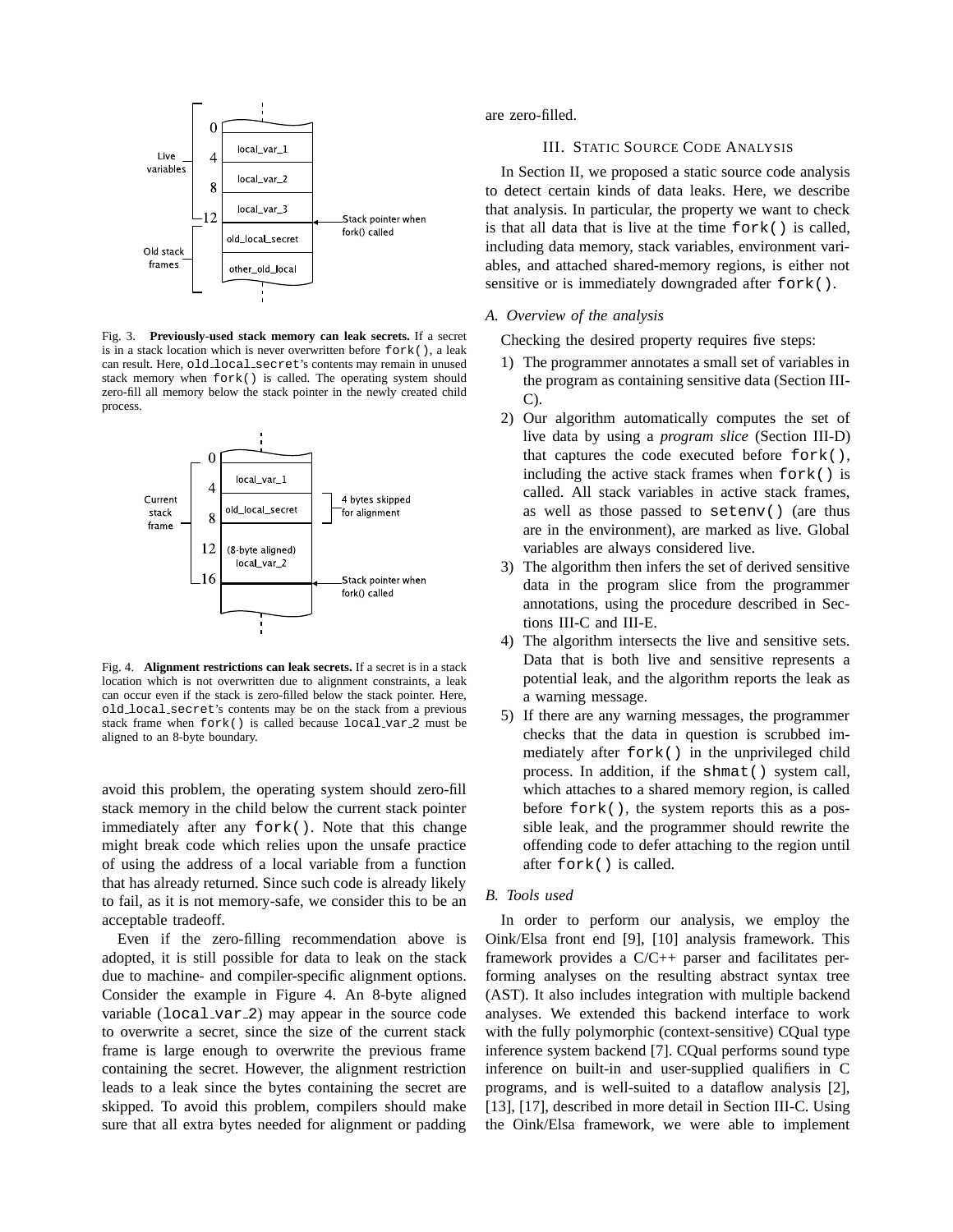our program slicing on the AST, then make automatic annotations to the tree based on the slice, before invoking the CQual backend.

## *C. Dataflow analysis using type inference*

A *type inference* analysis may be used to trace the flow of various kinds of marked data in a program, and to enforce restrictions on data with certain annotations, called *type qualifiers*. CQual is a system that allow programmers to add type qualifiers with associated rules to C programs, and has been used for similar applications including finding format-string bugs [13] and isolating sensitive data in an application's memory space [2]; the reader is referred to these for a more thorough exposition of the application of type inference to security than is provided here. In our case, we want to be able to infer all potentially sensitive data from a small set of sensitive data that has been so marked by a programmer, then flag as a potential leak any potentially sensitive data that is live when fork() is called.

Say the program uses a secret key, which it stores in a variable, key. The program might then copy the key or generate a subkey from it for use in a crypto algorithm:

```
Key key, key_copy, subkey;
...
key_copy = key;
make subkey(key, &subkey);
```
Now, we do not want to have to find all the data derived from the secret key by hand; we would like to indicate that the variable key is sensitive and have an analyzer infer all other sensitive data from it. CQual lets us mark the secret key as being sensitive using a special type qualifier, \$sensitive:

```
$sensitive Key key;
```
Type qualifiers also come with rules: a pointer to a const object may only be assigned to another pointer to const, for example. Likewise, we may also specify rules about how the \$sensitive qualifier propagates, that is, how it is inferred to apply to other variables. Here, we specify that all variables either derived from a sensitive one, or from which a sensitive one is derived, are marked sensitive. The inference system then infers the qualifiers on other variables:

```
$sensitive Key key;
$sensitive Key key copy, subkey;
...
key\_copy = key;make_subkey(key, &subkey);
```
It is easy to see that key\_copy should be \$sensitive, since it is directly assigned from key. However, CQual is capable of looking inside the make subkey function and determining that subkey is derived from key as well, thus correctly inferring the \$sensitive qualifier on subkey.

Finally, we may specify rules governing the interactions between qualifiers, just as C has rules for its built-in qualifiers, e.g., no const variable may be assigned from a volatile one. In particular, the set of variables that are live at the time of fork() are annotated as \$live by our analysis (see Sections III-D and III-E). We add a rule indicating that any variable inferred to be both \$sensitive and \$live should generate a warning message, as it represents a potential leak. Section III-E shows in more detail how to tie the slicing and inference together for leak detection; for a more complete example, see Figure 5.

# *D. Program Slicing*

*a) Slicing Algorithm:* In order to determine which variables to mark as \$live, we must perform a controlflow analysis to decide which code is executed prior to fork() and which stack frames are live when fork() is called. This requires generating a *program slice* that contains just that set of code.

Generating a straightforward flow-independent backward slice from fork() would likely end up including the whole program, since the parent and child differ only in the return value of the fork() function. The reader is referred to Tip's survey of program slicing techniques [14] for more details about difficulties with standard slicing algorithms.

Instead, our algorithm makes some reasonable assumptions about the context in which fork() is called in order to generate a correct slice in the common case; in Section III-D.0.b, we justify our choice. A more conservative approximation, which might yield more false positives, would be simply to perform the type analysis on the whole program instead of using a slice.

Our algorithm consists of the following steps:

- 1) From the AST, build a callgraph for the program. Use a conservative alias analysis to include calls through function pointers.
- 2) Define the set  $T$  to be the transitive closure, going backwards from fork(), of the set of functions that call fork().
- 3) Starting in main(), do a depth-first search of the callgraph, stopping when a call to fork() is reached. Add each function along the way to the set  $F$ . The depth-first search approximates the usual order of execution, starting in main(). For completeness, we repeat the procedure, starting in each function that is used as a signal handler rather than starting in main(). Now  $F$  contains the set of functions that are (potentially) called before a fork().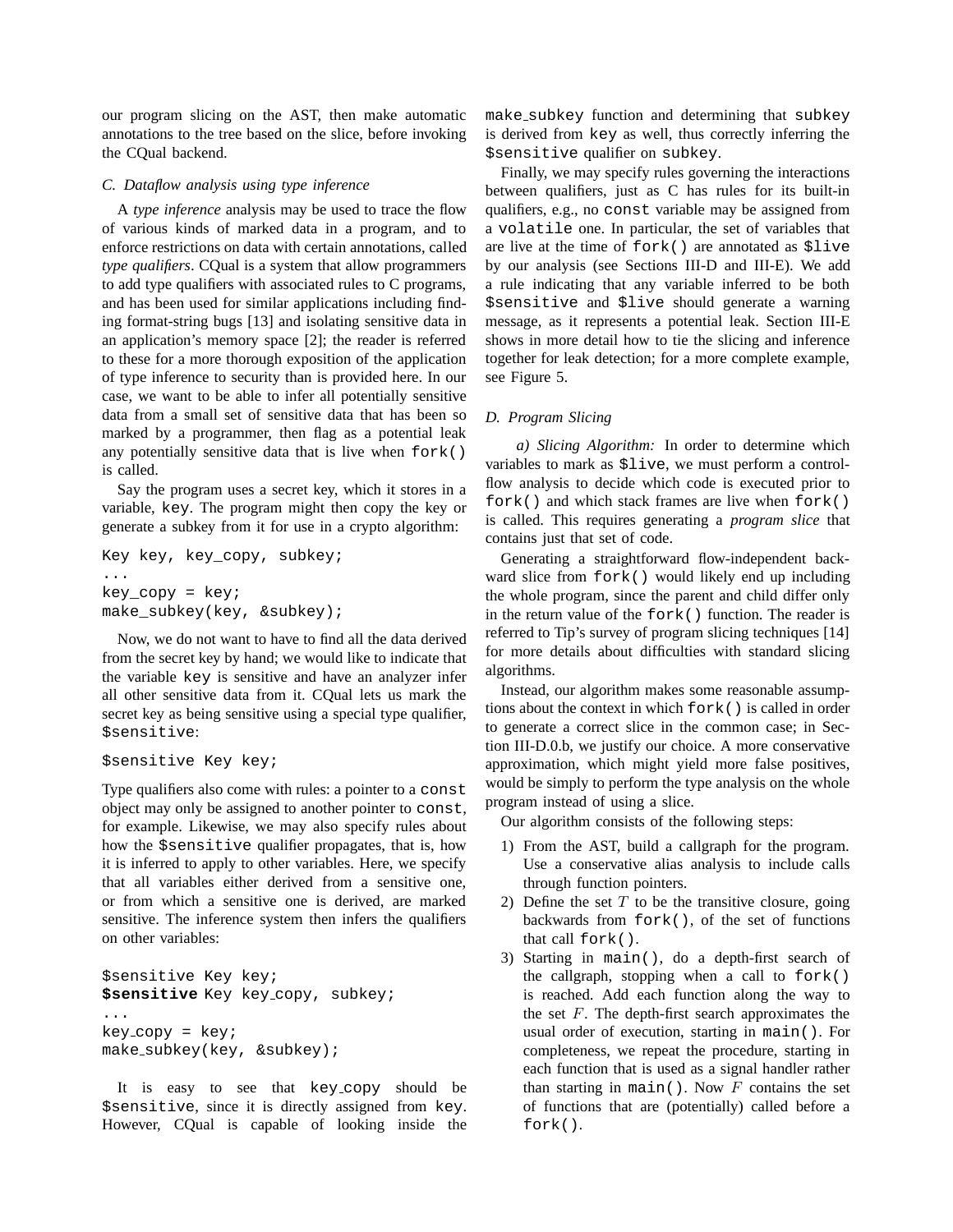- 4)  $F$  is a slight overapproximation to the slice we want: if a function calls fork(), then no code in the function following that call should be included in the slice. The same is true if a function calls a function  $f \in T$ : fork() would be called before f returns. We therefore refine our slice as follows. For each function in  $F$ , traverse the statements in order, marking each one encountered as reachable. Stop traversal after encountering a call to a function in the set  $T$  or when encountering a direct call to fork().
- 5) For each signal handler, we search the callgraph to ensure that fork() is never called from it. Now the set of marked statements constitutes the program slice.

An example of the slicing algorithm is given in Figure 5, along with the computation of the  $T$  and  $F$  sets.

*b) Correctness of the slicing algorithm:* The slicing algorithm given above assumes that there is only one fork() call in the program, and that it is called at the first possible point (assuming all relevant conditionals are true). More precisely, the algorithm is correct if and only if all paths by which a fork() call may be reached are equivalent from a secrecy perspective.

If there is more than one program point at which fork() is called, we can simply analyze each separately by removing all but the target call and running the analysis.

A difficult case occurs when, for a given child process, the fork() point is gated by a condition such that the set of code that is executed before the fork() is unclear. Consider this example:

```
while (...) {
 pid = fork();
  if (pid == 0) {
    child_code();
    exit();
  } else if (pid > 0) {
    parent_code();
  } else if (pid == -1) {
    error_handling_code();
  }
}
```
The trouble is that our slicing algorithm cannot easily distinguish between parent code(), which is always executed in the parent *after* fork(), and error handling code(), which is executed after a failed attempt to fork, but *before* a successful attempt. The consequence is that the error-handling code will be wrongly excluded from the slice. If this code affects which secrets are live, we could miss real security holes.

Fortunately, this does not seem to be a problem in practice: error handling code tends not to manipulate sensitive data or objects. We looked at a sampling of popular daemons to see how they called fork(). All of them, including OpenSSH, the Apache HTTP server, the Cyrus IMAP daemon, and the WU-FTPD FTP server, use some variant of the idiom above. If, however, the position of the fork() call were not secret-independent, say if additional values got assigned secret data in error handling code(), an extension to our algorithm would be required. We have not yet found any program that would necessitate such an extension.

We check that  $f \circ r$  is not called nondeterministically from a signal handler. Note that although set jmp and longjmp also introduce exceptional control flow, since they respect the stack they do not expand the program slice and so are not a problem for our approach.

## *E. Finding leaks*

There are three kinds of possible leaks detected with the static analysis: attached shared memory regions, data and stack memory secrets, and secrets in the environment. The first is simple to check conservatively: we simply look for shared-memory attach (shmat()) calls in the program slice. We have not yet implemented a more precise analysis that tries to match pre-fork detaches with attaches.

As for the latter two kinds, once we have the appropriate program slice, we can apply type inference as described in Section III-C. The set of live data at the time of fork() is conservatively defined to be: the set of global variables; all the local variables of any function that might be on the stack when fork() is called (functions in the set  $T$  in Section III-D, above); and all values passed to setenv(). These are automatically marked with a \$live annotation following the program slicing operation. Recall that sensitive data structures are annotated once by hand with a \$sensitive annotation. Using CQual, data derived from sensitive structures is also inferred to be \$sensitive. CQual is configured such that any data that has both the \$sensitive and \$live qualifiers is flagged with an error message as being a potential leak. An example of the algorithm is given in Figure 5.

Once potential leaks have been identified, the programmer must ensure that all flagged data is erased or otherwise sanitized immediately after fork() is called.

The run-time of this algorithm is dominated by the type inference, which is worst-case quadratic in the number of qualifier variables and on average somewhat superlinear.

#### *F. Soundness of the analysis*

Our static analysis algorithm is sound if it catches all the leaks due to shared memory regions, data memory, stack memory, and environment variables. The correctness of the program slice is discussed above in Section III-D.0.b. Our analysis on the program slice is as sound as CQual because of the conservative way in which we determine the set of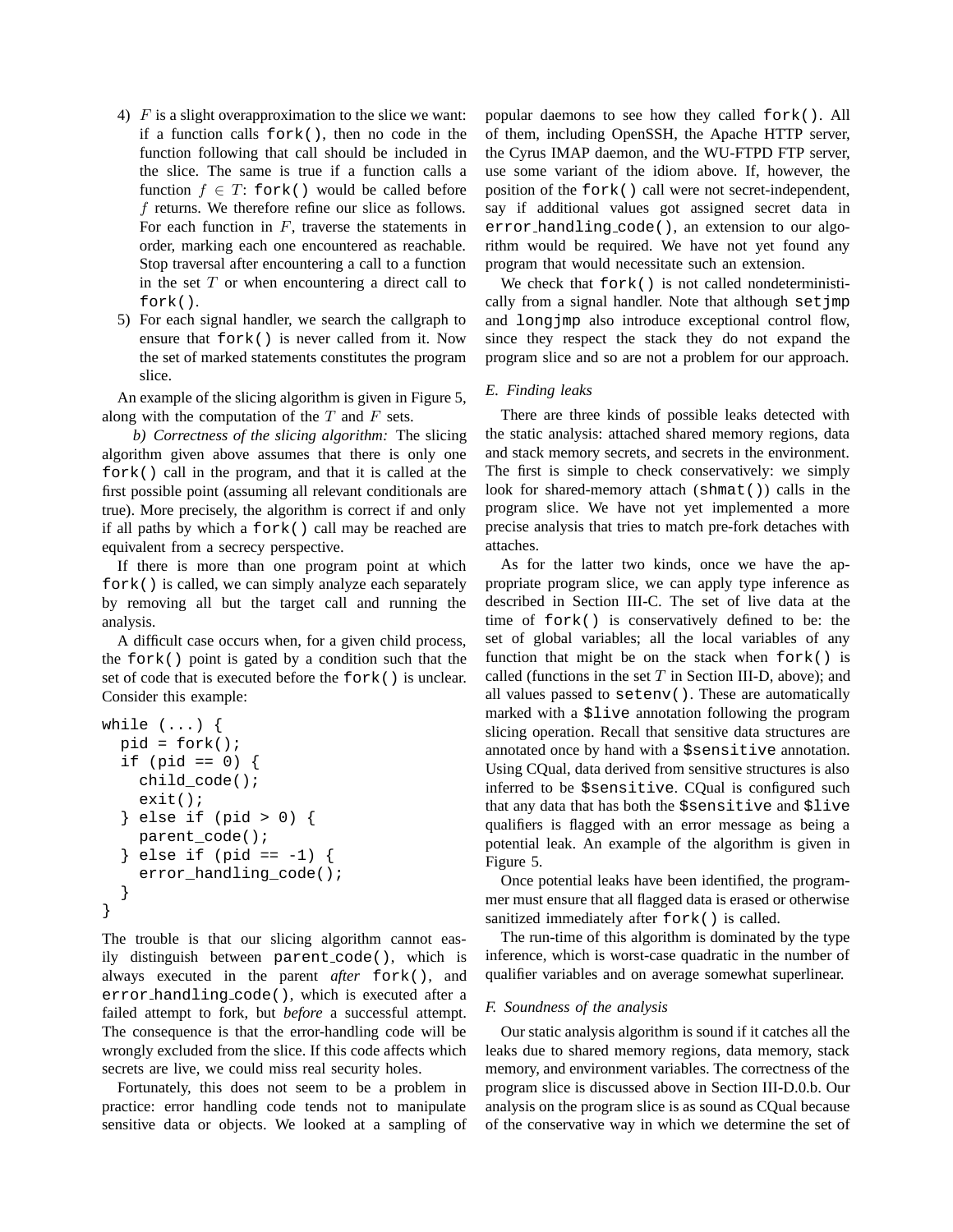| Original                                                                                                                                                                                                                                                                        | $+$ slicing                                                          | + inference                                                                        |  |
|---------------------------------------------------------------------------------------------------------------------------------------------------------------------------------------------------------------------------------------------------------------------------------|----------------------------------------------------------------------|------------------------------------------------------------------------------------|--|
| int \$sensitive secret();<br>int $f() \{$<br>int i;<br>return fork();                                                                                                                                                                                                           | int \$sensitive secret();<br>int $f()$ {<br>int i;<br>return fork(); | int \$sensitive secret();<br>int $f() \{$<br>int \$live i;<br>return fork();       |  |
| void $h() \{ \ldots \}$                                                                                                                                                                                                                                                         |                                                                      |                                                                                    |  |
| void $g(int s)$ {<br>int $n = si$                                                                                                                                                                                                                                               | void $g(int s)$ {<br>int $n = si$                                    | void $g(int$ \$sensitive s) {<br>int \$sensitive $n = si$                          |  |
| int main() $\{$<br>int $m = secret()$ ;<br>q(m);<br>$pid = f()$<br>h()                                                                                                                                                                                                          | int main() $\{$<br>int $m = secret()$ ;<br>q(m);<br>$pid = f()$      | int main() $\{$<br>int \$sensitive<br>$$live m = secret()$<br>q(m);<br>$pid = f()$ |  |
| The set T from Section III-D for this example program is $\{f(.)$ , main(), since $f(.)$ calls $f \circ f(.)$ and main()<br>calls $f()$ .                                                                                                                                       |                                                                      |                                                                                    |  |
| The set F from Section III-D for this example program is $\{\text{main}(\cdot), \text{secret}(\cdot), g(\cdot), f(\cdot)\}\$ , since each of<br>these functions is called before $f \circ r k$ ). Note that the actual slice does not include all of main (): since $f \in T$ , |                                                                      |                                                                                    |  |

fork() is called before  $f()$  returns to main(). Therefore, the code following the call to  $f()$  in main(), namely the call to h(), is omitted.

Fig. 5. **Verifying the secrecy of live data.** The original code, with a single \$sensitive user annotation, is shown on the left. The middle column reflects program slicing to eliminate code called only after  $f(x)$ . It eliminates the function  $h()$  and the code in main() following the call to  $f(.)$ . On the right, variables that are live at the time of  $f \circ r k()$  (m and i) are automatically annotated with  $\text{Slice}$ . Type inference is performed. Variables that contain sensitive data (m, n, and s) are then inferred to be \$sensitive. Data leaks are indicated by variables marked both  $s$  sensitive and  $s$ live. In this case, m represents a potential leak.

live variables. An exception is if  $f \circ r k$  () is called from a signal handler, which would violate the usual control flow. We check for that condition while generating the slice. CQual itself is unsound in certain cases: inline assembly, dynamically generated code, and memory-unsafe code (such as the presence of buffer overflows). Our analysis does support inference through function pointers.

#### IV. EXPERIMENT: ANALYSIS OF OPENSSH

We applied our static analysis to the OpenSSH 3.9 daemon to see if there were any sensitive data leaks from the privileged processes to the unprivileged ones. In our tests, we analyzed OpenSSH along with the OpenSSL library that it uses for many cryptographic functions; these were combined into a single file for analyses using the CIL tool [5]. The source we analyzed consisted of 1.2 million lines of code. Our tests were performed on a 64-bit 800- MHz Itanium CPU with 13GB RAM, running Red Hat Enterprise Linux with a the Linux 2.4.21 kernel and gcc 3.2.3. Running our static analysis required 420 minutes and 4.8 GB RAM.

Privilege-separated OpenSSH consists of several processes. One privileged component, called listen, listens for new connections and spawns a separate, trusted process called priv for each new connection. This priv component performs the per-connection privileged operations required by OpenSSH: authentication of the remote user, creation of pseudo-terminals, transition to a particular, authenticated userid, and session traffic encryption and decryption. The priv component in turn spawns unprivileged components to handle various types of user interaction. The net component is used to perform the remote interaction part of the authentication phase, which has in the past been subject to compromise; it uses priv as a privileged server via a narrow interface. After successful authentication, priv spawns a shell or other process requested by the user in that user's security context.

We applied our static analysis (Section III) for each of two child process creations: priv creating the net process and the user shell process. The user shell process is created using exec(), so we only needed to consider a subset of our analysis results (see Section II for details). The listen process that spawns priv is also trusted, so we did not analyze that transition.

OpenSSH is a well-designed system, and isolates all its sensitive data into a single global structure, sensitive data. We annotated this data structure as being sensitive and proceeded with the algorithm.

Despite the large number of live variables at the time of fork(), only a single variable in addition to sensitive data was flagged as containing a potential leak in the creation of net. We hand-verified that the contents of sensitive data are downgraded or destroyed in unprivileged child processes immediately following